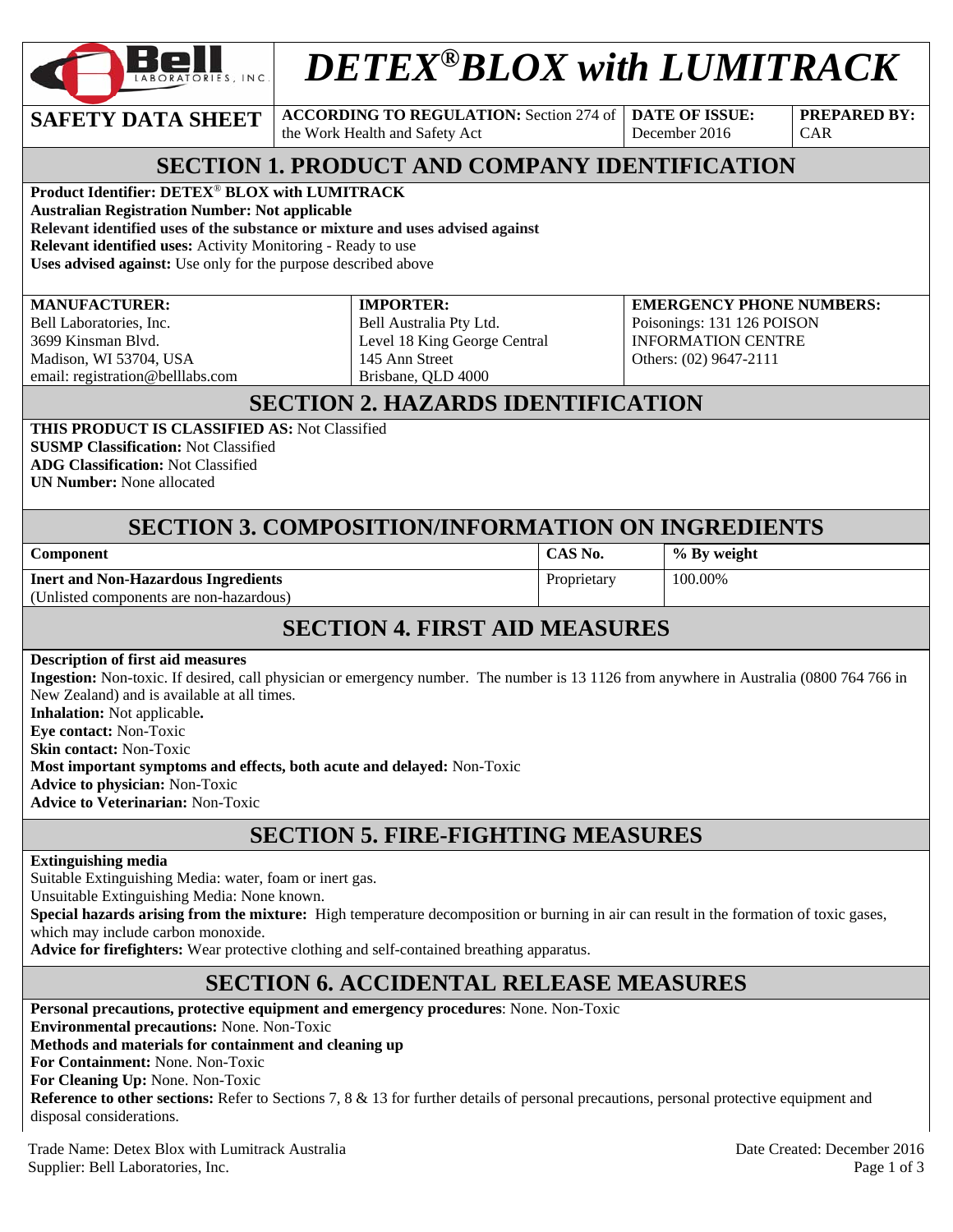## **SECTION 7. HANDLING AND STORAGE**

**Precautions for safe handling**: Keep out of reach of children. Do not use near heat sources, open flame, or hot surfaces. Non-Toxic. **Conditions for safe storage, including any incompatibilities:** None. Non-Toxic

#### **SECTION 8. EXPOSURE CONTROLS/PERSONAL PROTECTION**

**Established Limits:** Not established

**Appropriate Engineering Controls:** None. Non-Toxic **Occupational exposure limits:** None. Non-Toxic **Personal Protective Equipment: Respiratory protection:** Not required **Eye protection:** Not required **Skin protection:** None. Non-Toxic **Hygiene recommendations:** None. Non-Toxic

# **SECTION 9. PHYSICAL AND CHEMICAL PROPERTIES**

**Information on basic physical and chemical properties Appearance/Color:** Tan wax block<br> **Odor:** Sweet grain-lik Sweet grain-like **Odor Threshold: Not** applicable, odor not associated with a hazardous material. **pH:** Not applicable, is not dispersible with water. **Melting point:** Not applicable **Boiling point:** Not applicable **Flash point: Flash point:** Not applicable, does not contain components classified as flammable.<br> **Evaporation rate:** Not applicable, is a solid. Not applicable, is a solid. **Flammability:** Not applicable, is a solid. **Upper/lower flammability or explosive limits:** Not applicable, does not contain components classified as flammable or explosive. **Vapor Pressure: Vapor Density:**  Not applicable Not applicable, is a solid **Relative Density:** Not determined **Solubility (water):** Not determined **Solubility (solvents):** Not applicable **Partition coefficient: n-octanol/water:** Not applicable **Auto-ignition temperature:** Not applicable, does not contain components classified as flammable. **Decomposition temperature:** Not applicable **Viscosity:** Not applicable, is not a liquid.

#### **SECTION 10. STABILITY AND REACTIVITY**

**Reactivity:** Not Applicable **Chemical stability:** Not Applicable

**Possibility of hazardous reactions:** Refer to Hazardous decomposition products

**Conditions to avoid:** Avoid extreme temperatures (below 0°C or above 40°C).

**Incompatible materials**: Not Applicable

**Hazardous decomposition products:** Not Applicable

# **SECTION 11. TOXICOLOGICAL INFORMATION**

| Information on toxicological effects                |            |             |             |  |  |  |  |
|-----------------------------------------------------|------------|-------------|-------------|--|--|--|--|
| <b>Acute Toxicity</b>                               |            |             |             |  |  |  |  |
| LD50, oral (ingestion): Not Toxic                   |            |             |             |  |  |  |  |
| LD50, dermal (skin contact): Not Toxic              |            |             |             |  |  |  |  |
| <b>LC50, inhalation:</b> Not Toxic                  |            |             |             |  |  |  |  |
| <b>Skin corrosion/irritation:</b> Not Toxic         |            |             |             |  |  |  |  |
| Serious eye damage/Irritation: Not Toxic.           |            |             |             |  |  |  |  |
| <b>Respiratory or skin sensitization: Not Toxic</b> |            |             |             |  |  |  |  |
| <b>Germ cell mutagenicity: Not Toxic</b>            |            |             |             |  |  |  |  |
| <b>Carcinogenicity: Not Toxic</b>                   |            |             |             |  |  |  |  |
| <b>Components</b>                                   | <b>NTP</b> | <b>IARC</b> | <b>OSHA</b> |  |  |  |  |
| None                                                | <b>NA</b>  | NA          | NA          |  |  |  |  |
| <b>Reproductive Toxicity: Not Toxic</b>             |            |             |             |  |  |  |  |

Trade Name: Detex Blox with Lumitrack Australia and the contract of the Created: December 2016 Supplier: Bell Laboratories, Inc. Page 2 of 3